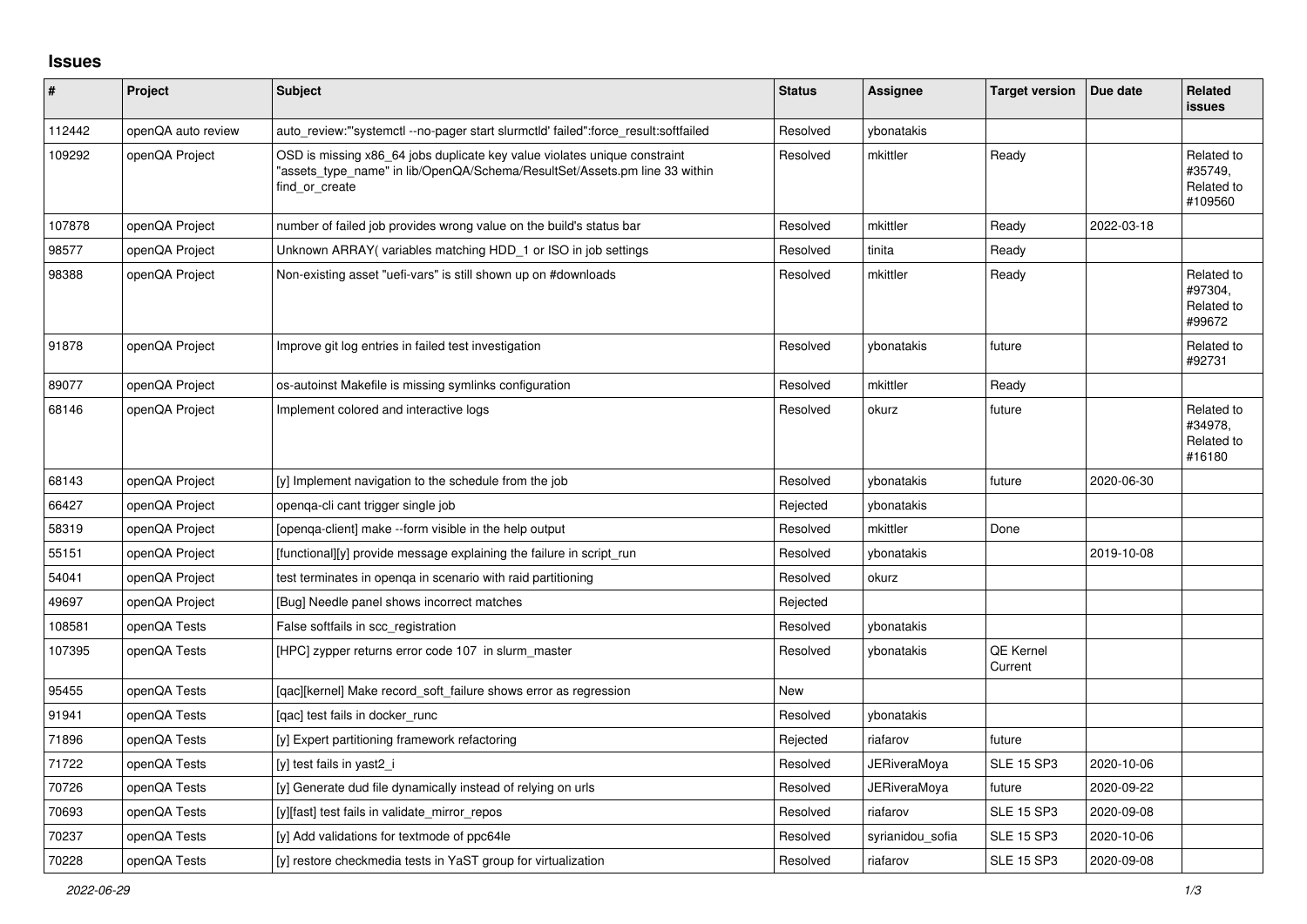| $\sharp$ | Project      | Subject                                                                                                  | <b>Status</b> | <b>Assignee</b>     | <b>Target version</b> | Due date   | Related<br>issues     |
|----------|--------------|----------------------------------------------------------------------------------------------------------|---------------|---------------------|-----------------------|------------|-----------------------|
| 70153    | openQA Tests | [y] system_state should upload collected data                                                            | Resolved      | ybonatakis          | future                | 2020-10-06 |                       |
| 69862    | openQA Tests | [y] supportserver_generator_from_hdd fails for x86_64                                                    | Resolved      | ybonatakis          |                       | 2020-08-25 |                       |
| 68908    | openQA Tests | [y] Remove deprecated sections from autoyast profile                                                     | Rejected      |                     |                       |            |                       |
| 68515    | openQA Tests | [y] iscsi_client wont be fixed in SLE15SP2                                                               | Rejected      | riafarov            | <b>SLE 15 SP3</b>     |            |                       |
| 68152    | openQA Tests | [y] Revert Negative Lookhead for 'nothing provides /bin/sh'                                              | Resolved      | riafarov            | <b>SLE 15 SP3</b>     |            |                       |
| 67285    | openQA Tests | [y] Adjust installation in autoyast_salt to the recent changes                                           | Resolved      | ybonatakis          | <b>SLE 15 SP2</b>     | 2020-06-16 |                       |
| 66043    | openQA Tests | [functional][y][hyperv] test failing in shutdown needs investigation                                     | Rejected      | riafarov            | Milestone 35+         | 2020-05-19 |                       |
| 65891    | openQA Tests | [functional][y] fix first_boot on ipmi                                                                   | Resolved      | oorlov              | <b>SLE 15 SP2</b>     | 2020-05-19 |                       |
| 65882    | openQA Tests | [functional][y][sporadic] test fails in first_boot cant finish because guess disabled guest              | Rejected      | riafarov            | Milestone 33          |            |                       |
| 65858    | openQA Tests | [functional] ppc64le iso is not bootable                                                                 | Rejected      | riafarov            |                       |            |                       |
| 65088    | openQA Tests | [functional][y] Verify writing conflict from YaST in 70-yast.conf                                        | Resolved      |                     | future                | 2020-07-14 | Copied from<br>#61073 |
| 64731    | openQA Tests | [functional][y] generate TW image with wicked and use it in yast2_cmdline and nis MM<br>test suites      | Resolved      | oorlov              | future                | 2020-05-19 | Copied from<br>#61901 |
| 64328    | openQA Tests | [functional][y] fix hostname_inst from btrfs_libstorage-ng                                               | Rejected      | ybonatakis          |                       |            |                       |
| 64165    | openQA Tests | [functional][y][periodic] test fails in nis_server                                                       | Rejected      |                     |                       |            |                       |
| 62690    | openQA Tests | [functional][y][timeboxed:8h] finish btn is disabled in Installation Completed                           | Resolved      | mloviska            | Milestone 32          | 2020-02-25 |                       |
| 62498    | openQA Tests | [functional][y][opensuse] Update support_server on o3 for remote installations                           | Resolved      | <b>JERiveraMoya</b> | Milestone 32          | 2020-02-11 | Copied from<br>#62495 |
| 62495    | openQA Tests | [functional][y][opensuse] Update support_server on o3 for remote installations                           | Closed        |                     |                       |            | Copied to<br>#62498   |
| 62096    | openQA Tests | [functional][y][opensuse][timeboxed:16h] remote intallation doesnt communicate correctly<br>after reboot | Resolved      | ybonatakis          | Milestone 31          | 2020-01-28 |                       |
| 61931    | openQA Tests | [functiona][y] autoinst.xml is missing registration block in autoyast_reinstall                          | Resolved      | <b>JERiveraMoya</b> | Milestone 30          | 2020-01-28 |                       |
| 61100    | openQA Tests | [functional][y] test fails in scc_registration                                                           | Resolved      | riafarov            |                       |            |                       |
| 60230    | openQA Tests | [functional][y] test fails in system_role                                                                | Resolved      | riafarov            | Milestone 30          |            | Related to<br>#60041  |
| 59939    | openQA Tests | [functional][y] first entry in product selection list is not highlighted on s390                         | Resolved      | oorlov              | Milestone 30+         | 2019-12-03 |                       |
| 59411    | openQA Tests | [functional][y] betawarning appears for every selected product onSLE 15 sp2 "full"<br>installer          | Rejected      | riafarov            | Milestone 29          | 2019-12-03 |                       |
| 59318    | openQA Tests | [functional][u] packages are not gettting installed                                                      | Resolved      | jorauch             | Milestone 28          |            |                       |
| 59312    | openQA Tests | [functional][y] could not resolv repos urls                                                              | Rejected      | riafarov            |                       |            |                       |
| 59309    | openQA Tests | [Functional][y]test fails in verify_ext4                                                                 | Rejected      | riafarov            |                       |            |                       |
| 59061    | openQA Tests | test fails in installation                                                                               | Rejected      |                     |                       |            |                       |
| 59012    | openQA Tests | [functional][y] test fails in yast_sysconfig                                                             | Resolved      | riafarov            |                       |            |                       |